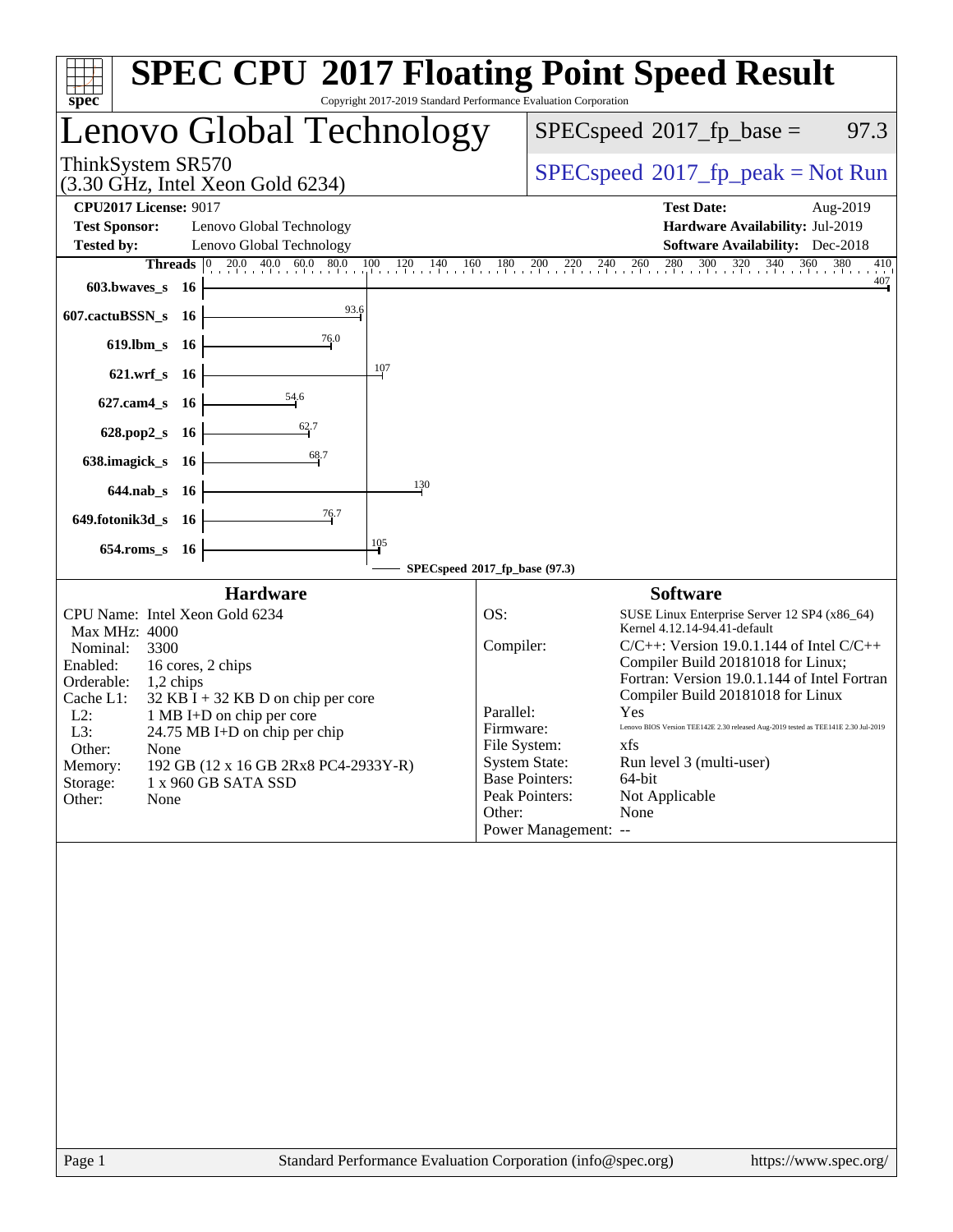

#### **[SPEC CPU](http://www.spec.org/auto/cpu2017/Docs/result-fields.html#SPECCPU2017FloatingPointSpeedResult)[2017 Floating Point Speed Result](http://www.spec.org/auto/cpu2017/Docs/result-fields.html#SPECCPU2017FloatingPointSpeedResult)** Copyright 2017-2019 Standard Performance Evaluation Corporation

# Lenovo Global Technology

(3.30 GHz, Intel Xeon Gold 6234)

 $SPECspeed^{\circ}2017\_fp\_base = 97.3$  $SPECspeed^{\circ}2017\_fp\_base = 97.3$ 

## ThinkSystem SR570<br>  $SPEC speed^{\circ}2017$  [p\_peak = Not Run

**[Test Sponsor:](http://www.spec.org/auto/cpu2017/Docs/result-fields.html#TestSponsor)** Lenovo Global Technology **[Hardware Availability:](http://www.spec.org/auto/cpu2017/Docs/result-fields.html#HardwareAvailability)** Jul-2019 **[Tested by:](http://www.spec.org/auto/cpu2017/Docs/result-fields.html#Testedby)** Lenovo Global Technology **[Software Availability:](http://www.spec.org/auto/cpu2017/Docs/result-fields.html#SoftwareAvailability)** Dec-2018

**[CPU2017 License:](http://www.spec.org/auto/cpu2017/Docs/result-fields.html#CPU2017License)** 9017 **[Test Date:](http://www.spec.org/auto/cpu2017/Docs/result-fields.html#TestDate)** Aug-2019

### **[Results Table](http://www.spec.org/auto/cpu2017/Docs/result-fields.html#ResultsTable)**

|                                               | <b>Base</b>    |                |       |                |       |                | <b>Peak</b> |                |                |              |                |              |                |              |
|-----------------------------------------------|----------------|----------------|-------|----------------|-------|----------------|-------------|----------------|----------------|--------------|----------------|--------------|----------------|--------------|
| <b>Benchmark</b>                              | <b>Threads</b> | <b>Seconds</b> | Ratio | <b>Seconds</b> | Ratio | <b>Seconds</b> | Ratio       | <b>Threads</b> | <b>Seconds</b> | <b>Ratio</b> | <b>Seconds</b> | <b>Ratio</b> | <b>Seconds</b> | <b>Ratio</b> |
| 603.bwayes s                                  | 16             | 145            | 407   | 145            | 408   | 145            | 407         |                |                |              |                |              |                |              |
| 607.cactuBSSN s                               | 16             | 178            | 93.7  | 179            | 93.2  | 178            | 93.6        |                |                |              |                |              |                |              |
| $619.$ lbm_s                                  | 16             | 69.2           | 75.7  | 68.9           | 76.0  | 68.8           | 76.2        |                |                |              |                |              |                |              |
| $621.wrf$ s                                   | 16             | 124            | 106   | 124            | 107   | 124            | 107         |                |                |              |                |              |                |              |
| $627$ .cam $4 \text{ s}$                      | 16             | <u>162</u>     | 54.6  | 163            | 54.5  | 161            | 55.0        |                |                |              |                |              |                |              |
| $628.pop2_s$                                  | 16             | <u>189</u>     | 62.7  | 188            | 63.2  | 189            | 62.7        |                |                |              |                |              |                |              |
| 638.imagick_s                                 | 16             | 210            | 68.6  | 210            | 68.7  | 210            | 68.8        |                |                |              |                |              |                |              |
| $644$ .nab s                                  | 16             | 134            | 130   | 134            | 130   | 134            | <u>130</u>  |                |                |              |                |              |                |              |
| 649.fotonik3d s                               | 16             | <u>119</u>     | 76.7  | 119            | 76.9  | 119            | 76.5        |                |                |              |                |              |                |              |
| $654$ .roms s                                 | 16             | 151            | 104   | 150            | 105   | 150            | 105         |                |                |              |                |              |                |              |
| $SPECspeed*2017_fp\_base =$<br>97.3           |                |                |       |                |       |                |             |                |                |              |                |              |                |              |
| $SPECspeed*2017_fp\_peak =$<br><b>Not Run</b> |                |                |       |                |       |                |             |                |                |              |                |              |                |              |

Results appear in the [order in which they were run.](http://www.spec.org/auto/cpu2017/Docs/result-fields.html#RunOrder) Bold underlined text [indicates a median measurement](http://www.spec.org/auto/cpu2017/Docs/result-fields.html#Median).

#### **[Operating System Notes](http://www.spec.org/auto/cpu2017/Docs/result-fields.html#OperatingSystemNotes)**

Stack size set to unlimited using "ulimit -s unlimited"

#### **[General Notes](http://www.spec.org/auto/cpu2017/Docs/result-fields.html#GeneralNotes)**

Environment variables set by runcpu before the start of the run: KMP\_AFFINITY = "granularity=fine,compact" LD\_LIBRARY\_PATH = "/home/cpu2017-1.0.5-ic19.0u1/lib/intel64" OMP\_STACKSIZE = "192M"

 Binaries compiled on a system with 1x Intel Core i9-7900X CPU + 32GB RAM memory using Redhat Enterprise Linux 7.5 Transparent Huge Pages enabled by default Prior to runcpu invocation Filesystem page cache synced and cleared with: sync; echo 3> /proc/sys/vm/drop\_caches NA: The test sponsor attests, as of date of publication, that CVE-2017-5754 (Meltdown) is mitigated in the system as tested and documented. Yes: The test sponsor attests, as of date of publication, that CVE-2017-5753 (Spectre variant 1) is mitigated in the system as tested and documented. Yes: The test sponsor attests, as of date of publication, that CVE-2017-5715 (Spectre variant 2) is mitigated in the system as tested and documented. Yes: The test sponsor attests, as of date of publication, that CVE-2018-3640 (Spectre variant 3a) is mitigated in the system as tested and documented. Yes: The test sponsor attests, as of date of publication, that CVE-2018-3639 (Spectre variant 4) is mitigated in the system as tested and documented.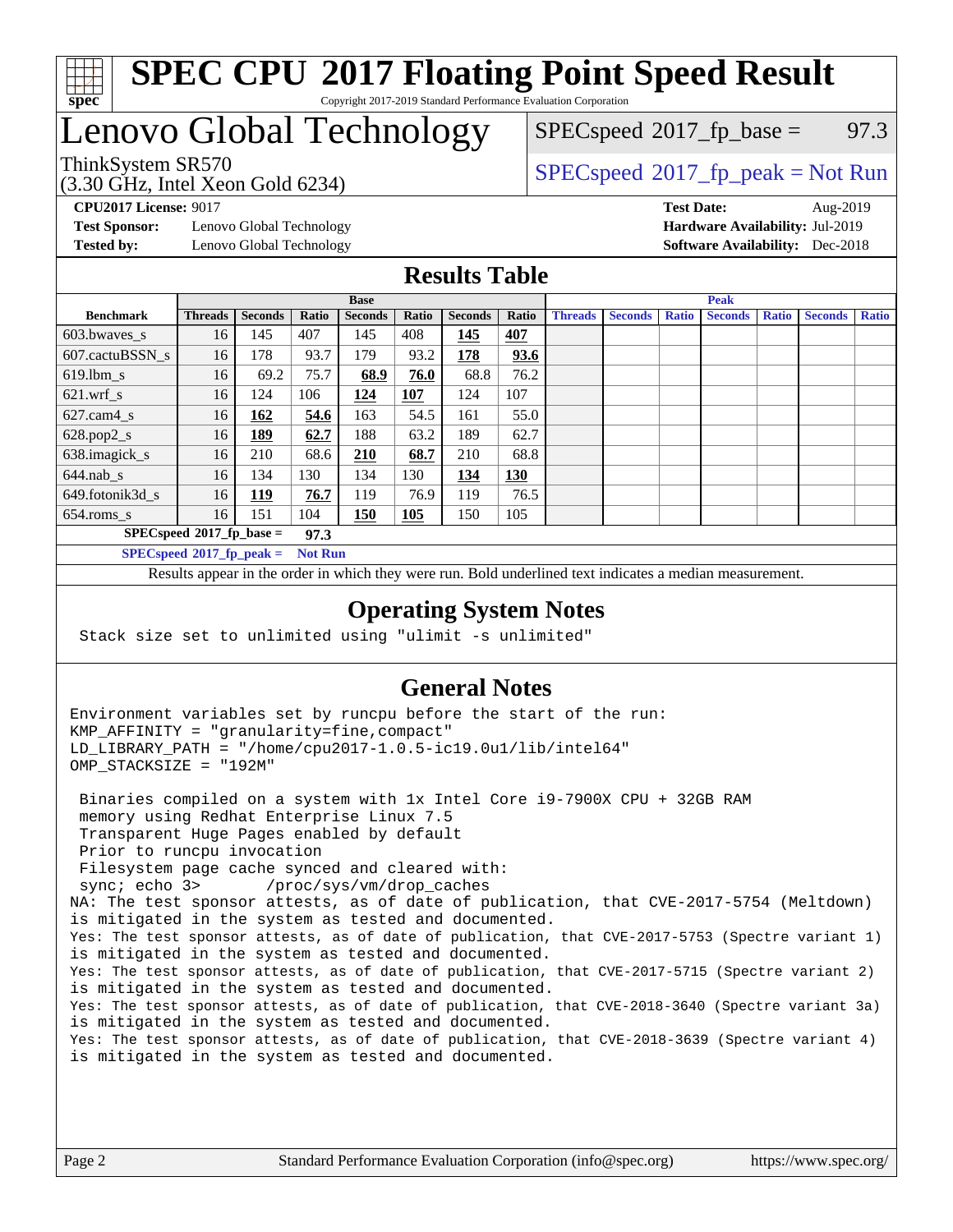| spec <sup>®</sup>                                                                  | Copyright 2017-2019 Standard Performance Evaluation Corporation | <b>SPEC CPU®2017 Floating Point Speed Result</b> |                                        |      |  |  |
|------------------------------------------------------------------------------------|-----------------------------------------------------------------|--------------------------------------------------|----------------------------------------|------|--|--|
| Lenovo Global Technology                                                           |                                                                 | $SPEC speed^{\circ}2017$ fp base =               |                                        | 97.3 |  |  |
| ThinkSystem SR570<br>$(3.30 \text{ GHz}, \text{Intel Xeon Gold } 6234)$            |                                                                 | $SPEC speed^{\circ}2017\_fp\_peak = Not Run$     |                                        |      |  |  |
| <b>CPU2017 License: 9017</b>                                                       |                                                                 | <b>Test Date:</b>                                | Aug-2019                               |      |  |  |
| <b>Test Sponsor:</b><br>Lenovo Global Technology                                   |                                                                 |                                                  | Hardware Availability: Jul-2019        |      |  |  |
| <b>Tested by:</b><br>Lenovo Global Technology                                      |                                                                 |                                                  | <b>Software Availability:</b> Dec-2018 |      |  |  |
|                                                                                    | <b>Platform Notes</b>                                           |                                                  |                                        |      |  |  |
| BIOS configuration:                                                                |                                                                 |                                                  |                                        |      |  |  |
| Choose Operating Mode set to Maximum Performance                                   |                                                                 |                                                  |                                        |      |  |  |
| Choose Operating Mode set to Custom Mode                                           |                                                                 |                                                  |                                        |      |  |  |
| CPU P-state Control set to Automatic                                               |                                                                 |                                                  |                                        |      |  |  |
| MONITOR/MWAIT set to Enable<br>Hyper-Threading set to Disable                      |                                                                 |                                                  |                                        |      |  |  |
| Adjacent Cache Prefetch set to Disable                                             |                                                                 |                                                  |                                        |      |  |  |
| Sysinfo program /home/cpu2017-1.0.5-ic19.0ul/bin/sysinfo                           |                                                                 |                                                  |                                        |      |  |  |
| Rev: r5974 of 2018-05-19 9bcde8f2999c33d61f64985e45859ea9                          |                                                                 |                                                  |                                        |      |  |  |
| running on linux-dl3d Wed Aug 14 14:28:56 2019                                     |                                                                 |                                                  |                                        |      |  |  |
| SUT (System Under Test) info as seen by some common utilities.                     |                                                                 |                                                  |                                        |      |  |  |
| For more information on this section, see                                          |                                                                 |                                                  |                                        |      |  |  |
| https://www.spec.org/cpu2017/Docs/config.html#sysinfo                              |                                                                 |                                                  |                                        |      |  |  |
|                                                                                    |                                                                 |                                                  |                                        |      |  |  |
|                                                                                    | From /proc/cpuinfo                                              |                                                  |                                        |      |  |  |
| model name : Intel(R) Xeon(R) Gold 6234 CPU @ 3.30GHz<br>2                         |                                                                 |                                                  |                                        |      |  |  |
| "physical id"s (chips)<br>16 "processors"                                          |                                                                 |                                                  |                                        |      |  |  |
| cores, siblings (Caution: counting these is hw and system dependent. The following |                                                                 |                                                  |                                        |      |  |  |
| excerpts from /proc/cpuinfo might not be reliable. Use with caution.)              |                                                                 |                                                  |                                        |      |  |  |
| cpu cores $: 8$                                                                    |                                                                 |                                                  |                                        |      |  |  |
|                                                                                    | siblings : 8                                                    |                                                  |                                        |      |  |  |
| physical 0: cores 2 4 8 18 19 20 24 25<br>physical 1: cores 2 3 4 8 9 18 25 27     |                                                                 |                                                  |                                        |      |  |  |
|                                                                                    |                                                                 |                                                  |                                        |      |  |  |
| From 1scpu:                                                                        |                                                                 |                                                  |                                        |      |  |  |
| Architecture:                                                                      | x86_64                                                          |                                                  |                                        |      |  |  |
| $CPU$ op-mode( $s$ ):                                                              | $32$ -bit, $64$ -bit                                            |                                                  |                                        |      |  |  |
| Byte Order:                                                                        | Little Endian<br>16                                             |                                                  |                                        |      |  |  |
| CPU(s):<br>On-line CPU(s) list:                                                    | $0 - 15$                                                        |                                                  |                                        |      |  |  |
| Thread(s) per core:                                                                | 1                                                               |                                                  |                                        |      |  |  |
| Core(s) per socket:                                                                | 8                                                               |                                                  |                                        |      |  |  |
| Socket(s):                                                                         | 2                                                               |                                                  |                                        |      |  |  |
| NUMA $node(s)$ :                                                                   | $\overline{a}$                                                  |                                                  |                                        |      |  |  |
| Vendor ID:                                                                         | GenuineIntel                                                    |                                                  |                                        |      |  |  |
| Model:                                                                             | 6<br>CPU family:<br>85                                          |                                                  |                                        |      |  |  |
| Model name:                                                                        | $Intel(R) Xeon(R) Gold 6234 CPU @ 3.30GHz$                      |                                                  |                                        |      |  |  |
| Stepping:                                                                          | 7                                                               |                                                  |                                        |      |  |  |
| CPU MHz:                                                                           | 3300.000                                                        |                                                  |                                        |      |  |  |
| BogoMIPS:                                                                          | 6600.00                                                         |                                                  |                                        |      |  |  |
| Virtualization:<br>L1d cache:                                                      | $VT - x$<br>32K                                                 |                                                  |                                        |      |  |  |
| Lli cache:                                                                         | 32K                                                             |                                                  |                                        |      |  |  |
| L2 cache:                                                                          | 1024K                                                           |                                                  |                                        |      |  |  |
|                                                                                    |                                                                 |                                                  |                                        |      |  |  |
|                                                                                    | (Continued on next page)                                        |                                                  |                                        |      |  |  |
| Page 3                                                                             | Standard Performance Evaluation Corporation (info@spec.org)     |                                                  | https://www.spec.org/                  |      |  |  |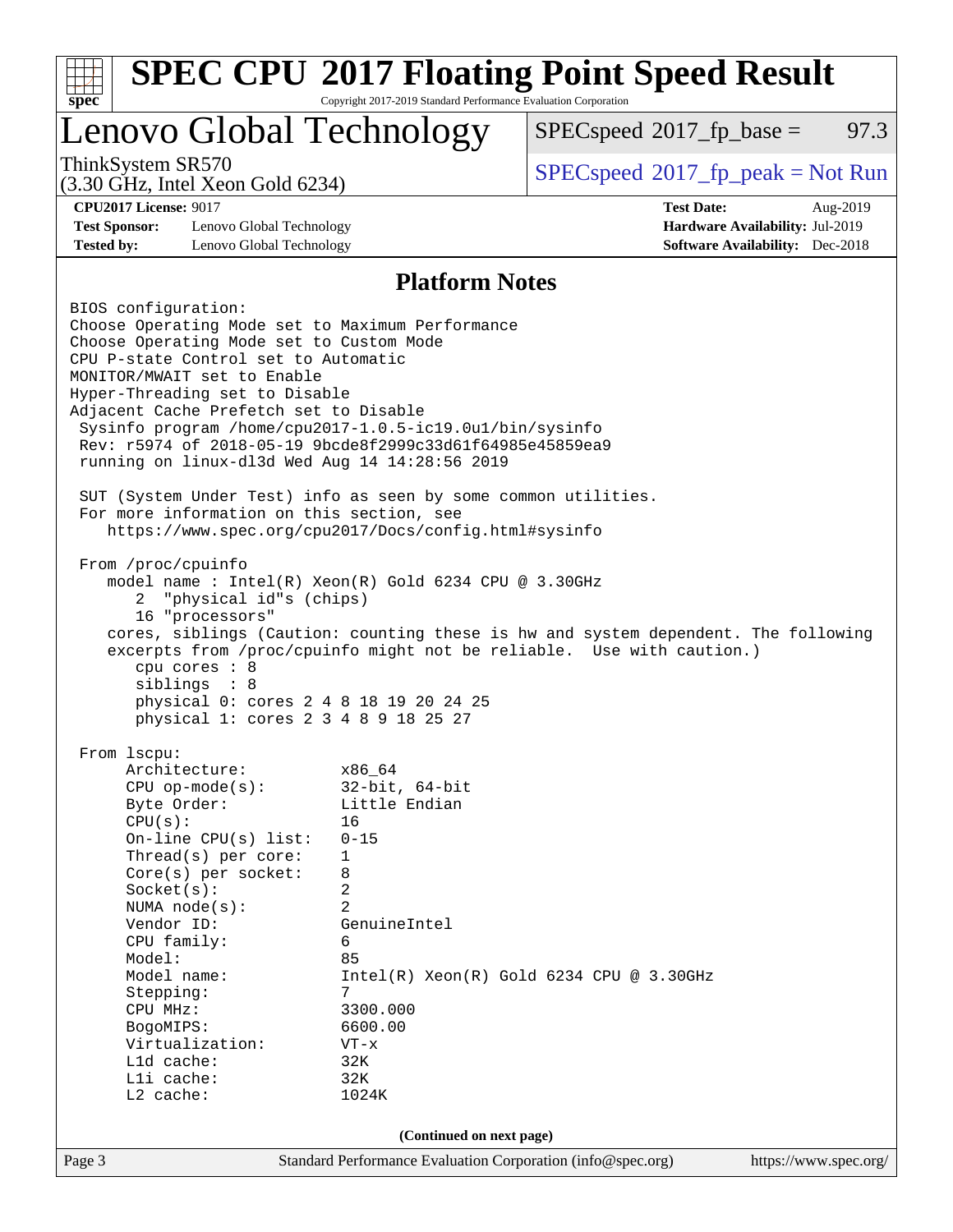| <b>SPEC CPU®2017 Floating Point Speed Result</b><br>Copyright 2017-2019 Standard Performance Evaluation Corporation<br>spec <sup>®</sup>                                |                                                               |
|-------------------------------------------------------------------------------------------------------------------------------------------------------------------------|---------------------------------------------------------------|
| Lenovo Global Technology                                                                                                                                                | 97.3<br>$SPEC speed^{\circ}2017$ fp base =                    |
| ThinkSystem SR570<br>$(3.30 \text{ GHz}, \text{Intel Xeon Gold } 6234)$                                                                                                 | $SPEC speed^{\circ}2017\_fp\_peak = Not Run$                  |
| <b>CPU2017 License: 9017</b>                                                                                                                                            | <b>Test Date:</b><br>Aug-2019                                 |
| <b>Test Sponsor:</b><br>Lenovo Global Technology                                                                                                                        | Hardware Availability: Jul-2019                               |
| <b>Tested by:</b><br>Lenovo Global Technology                                                                                                                           | <b>Software Availability:</b> Dec-2018                        |
| <b>Platform Notes (Continued)</b>                                                                                                                                       |                                                               |
| L3 cache:<br>25344K                                                                                                                                                     |                                                               |
| $0 - 7$<br>NUMA node0 CPU(s):                                                                                                                                           |                                                               |
| $8 - 15$<br>NUMA nodel CPU(s):                                                                                                                                          |                                                               |
| Flags:                                                                                                                                                                  | fpu vme de pse tsc msr pae mce cx8 apic sep mtrr pge mca cmov |
| pat pse36 clflush dts acpi mmx fxsr sse sse2 ss ht tm pbe syscall nx pdpe1gb rdtscp                                                                                     |                                                               |
| lm constant_tsc art arch_perfmon pebs bts rep_good nopl xtopology nonstop_tsc cpuid                                                                                     |                                                               |
| aperfmperf pni pclmulqdq dtes64 monitor ds_cpl vmx smx est tm2 ssse3 sdbg fma cx16                                                                                      |                                                               |
| xtpr pdcm pcid dca sse4_1 sse4_2 x2apic movbe popcnt tsc_deadline_timer aes xsave                                                                                       |                                                               |
| avx f16c rdrand lahf_lm abm 3dnowprefetch cpuid_fault epb cat_13 cdp_13                                                                                                 |                                                               |
| invpcid_single intel_ppin ssbd mba ibrs ibpb stibp tpr_shadow vnmi flexpriority ept                                                                                     |                                                               |
| vpid fsgsbase tsc_adjust bmil hle avx2 smep bmi2 erms invpcid rtm cqm mpx rdt_a<br>avx512f avx512dq rdseed adx smap clflushopt clwb intel_pt avx512cd avx512bw avx512vl |                                                               |
| xsaveopt xsavec xgetbvl xsaves cqm_llc cqm_occup_llc cqm_mbm_total cqm_mbm_local                                                                                        |                                                               |
| dtherm ida arat pln pts hwp_epp pku ospke avx512_vnni flush_lld arch_capabilities                                                                                       |                                                               |
|                                                                                                                                                                         |                                                               |
| /proc/cpuinfo cache data<br>cache size $: 25344$ KB                                                                                                                     |                                                               |
| From numactl --hardware WARNING: a numactl 'node' might or might not correspond to a<br>physical chip.                                                                  |                                                               |
| $available: 2 nodes (0-1)$                                                                                                                                              |                                                               |
| node 0 cpus: 0 1 2 3 4 5 6 7                                                                                                                                            |                                                               |
| node 0 size: 96031 MB                                                                                                                                                   |                                                               |
| node 0 free: 95377 MB                                                                                                                                                   |                                                               |
| node 1 cpus: 8 9 10 11 12 13 14 15<br>node 1 size: 96743 MB                                                                                                             |                                                               |
| node 1 free: 96481 MB                                                                                                                                                   |                                                               |
| node distances:                                                                                                                                                         |                                                               |
| node<br>$\Omega$<br>1                                                                                                                                                   |                                                               |
| 0:<br>10<br>21                                                                                                                                                          |                                                               |
| 1:<br>21<br>10                                                                                                                                                          |                                                               |
|                                                                                                                                                                         |                                                               |
| From /proc/meminfo<br>MemTotal:<br>197401688 kB                                                                                                                         |                                                               |
| HugePages_Total:<br>0                                                                                                                                                   |                                                               |
| Hugepagesize:<br>2048 kB                                                                                                                                                |                                                               |
|                                                                                                                                                                         |                                                               |
| From /etc/*release* /etc/*version*<br>$S$ uSE-release:                                                                                                                  |                                                               |
| SUSE Linux Enterprise Server 12 (x86_64)                                                                                                                                |                                                               |
| $VERSION = 12$                                                                                                                                                          |                                                               |
| PATCHLEVEL = 4                                                                                                                                                          |                                                               |
| # This file is deprecated and will be removed in a future service pack or release.                                                                                      |                                                               |
| # Please check /etc/os-release for details about this release.                                                                                                          |                                                               |
| os-release:                                                                                                                                                             |                                                               |
| NAME="SLES"                                                                                                                                                             |                                                               |
| VERSION="12-SP4"                                                                                                                                                        |                                                               |
|                                                                                                                                                                         |                                                               |
| (Continued on next page)                                                                                                                                                |                                                               |
| Page 4<br>Standard Performance Evaluation Corporation (info@spec.org)                                                                                                   | https://www.spec.org/                                         |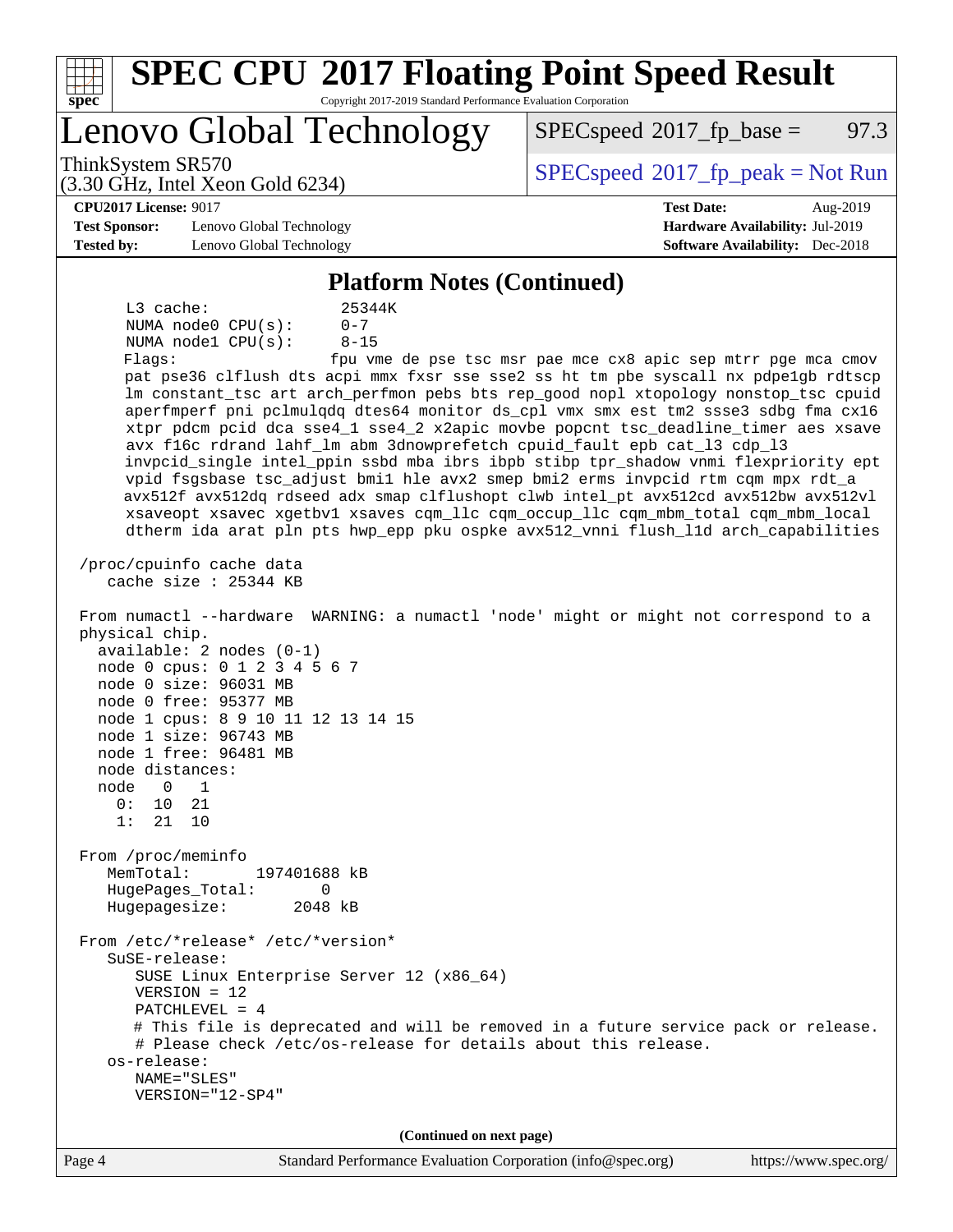| ÷.<br>t<br>ų<br>O |  |  |  |  |
|-------------------|--|--|--|--|

#### **[SPEC CPU](http://www.spec.org/auto/cpu2017/Docs/result-fields.html#SPECCPU2017FloatingPointSpeedResult)[2017 Floating Point Speed Result](http://www.spec.org/auto/cpu2017/Docs/result-fields.html#SPECCPU2017FloatingPointSpeedResult)** Copyright 2017-2019 Standard Performance Evaluation Corporation

Lenovo Global Technology

 $SPECspeed^{\circledcirc}2017_fp\_base = 97.3$  $SPECspeed^{\circledcirc}2017_fp\_base = 97.3$ 

(3.30 GHz, Intel Xeon Gold 6234)

ThinkSystem SR570<br>  $SPECspeed*2017_fp\_peak = Not Run$  $SPECspeed*2017_fp\_peak = Not Run$ 

**[Test Sponsor:](http://www.spec.org/auto/cpu2017/Docs/result-fields.html#TestSponsor)** Lenovo Global Technology **[Hardware Availability:](http://www.spec.org/auto/cpu2017/Docs/result-fields.html#HardwareAvailability)** Jul-2019 **[Tested by:](http://www.spec.org/auto/cpu2017/Docs/result-fields.html#Testedby)** Lenovo Global Technology **[Software Availability:](http://www.spec.org/auto/cpu2017/Docs/result-fields.html#SoftwareAvailability)** Dec-2018

**[CPU2017 License:](http://www.spec.org/auto/cpu2017/Docs/result-fields.html#CPU2017License)** 9017 **[Test Date:](http://www.spec.org/auto/cpu2017/Docs/result-fields.html#TestDate)** Aug-2019

#### **[Platform Notes \(Continued\)](http://www.spec.org/auto/cpu2017/Docs/result-fields.html#PlatformNotes)**

 VERSION\_ID="12.4" PRETTY\_NAME="SUSE Linux Enterprise Server 12 SP4" ID="sles" ANSI\_COLOR="0;32" CPE\_NAME="cpe:/o:suse:sles:12:sp4"

uname -a:

 Linux linux-dl3d 4.12.14-94.41-default #1 SMP Wed Oct 31 12:25:04 UTC 2018 (3090901) x86\_64 x86\_64 x86\_64 GNU/Linux

Kernel self-reported vulnerability status:

 CVE-2017-5754 (Meltdown): Not affected CVE-2017-5753 (Spectre variant 1): Mitigation: \_\_user pointer sanitization CVE-2017-5715 (Spectre variant 2): Mitigation: Indirect Branch Restricted Speculation, IBPB, IBRS\_FW

run-level 3 Aug 14 14:15

 SPEC is set to: /home/cpu2017-1.0.5-ic19.0u1 Filesystem Type Size Used Avail Use% Mounted on /dev/sda3 xfs 892G 31G 861G 4% /

 Additional information from dmidecode follows. WARNING: Use caution when you interpret this section. The 'dmidecode' program reads system data which is "intended to allow hardware to be accurately determined", but the intent may not be met, as there are frequent changes to hardware, firmware, and the "DMTF SMBIOS" standard. BIOS Lenovo -[TEE141E-2.30]- 07/02/2019 Memory: 4x NO DIMM NO DIMM

12x SK Hynix HMA82GR7CJR8N-WM 16 GB 2 rank 2933

(End of data from sysinfo program)

#### **[Compiler Version Notes](http://www.spec.org/auto/cpu2017/Docs/result-fields.html#CompilerVersionNotes)**

============================================================================== C | 619.lbm\_s(base) 638.imagick\_s(base) 644.nab\_s(base) ------------------------------------------------------------------------------ Intel(R) C Intel(R) 64 Compiler for applications running on Intel(R)  $64$ , Version 19.0.1.144 Build 20181018 Copyright (C) 1985-2018 Intel Corporation. All rights reserved. ------------------------------------------------------------------------------ ==============================================================================  $C_{++}$ , C, Fortran | 607.cactuBSSN s(base) **(Continued on next page)**

Page 5 Standard Performance Evaluation Corporation [\(info@spec.org\)](mailto:info@spec.org) <https://www.spec.org/>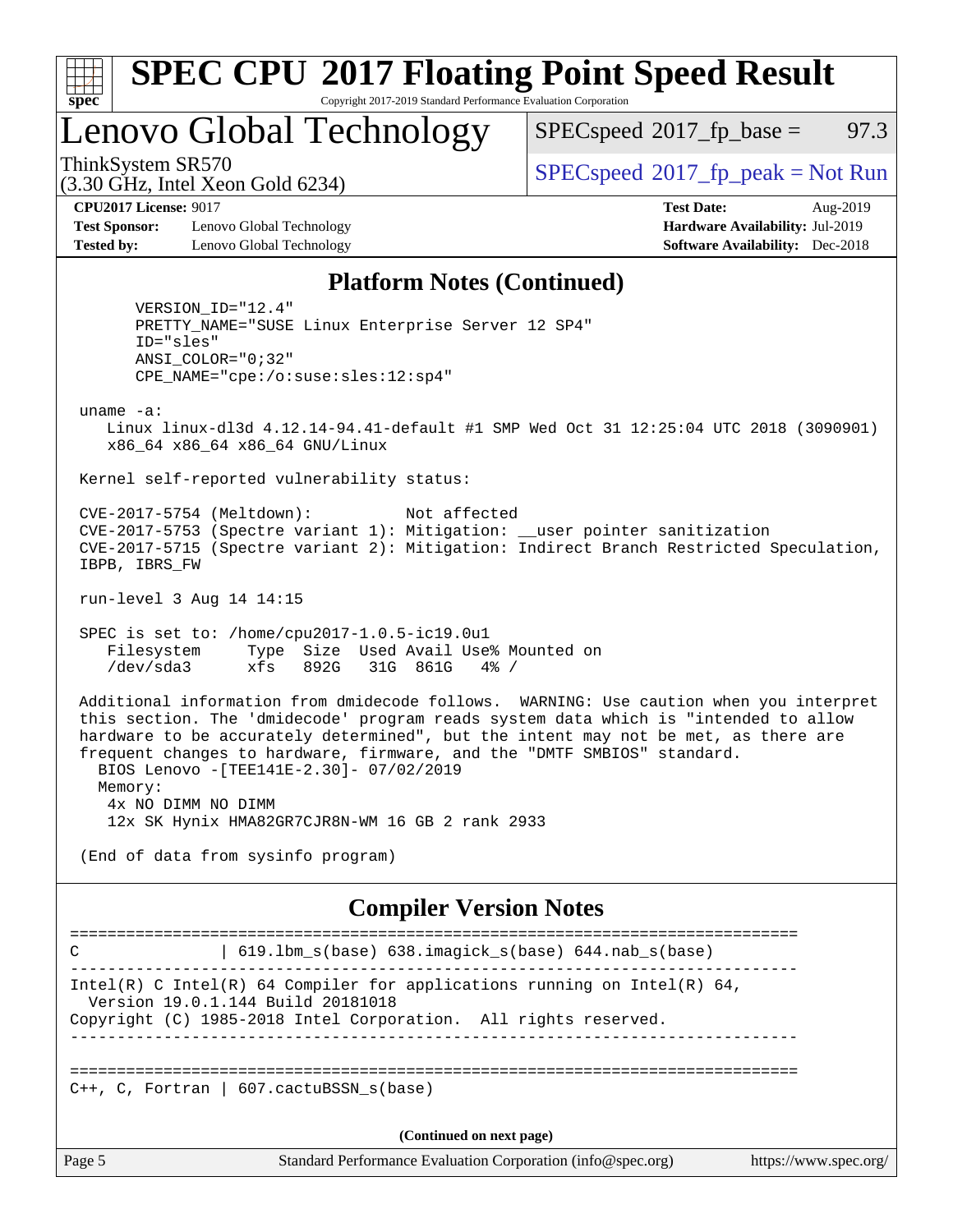

# **[SPEC CPU](http://www.spec.org/auto/cpu2017/Docs/result-fields.html#SPECCPU2017FloatingPointSpeedResult)[2017 Floating Point Speed Result](http://www.spec.org/auto/cpu2017/Docs/result-fields.html#SPECCPU2017FloatingPointSpeedResult)**

Copyright 2017-2019 Standard Performance Evaluation Corporation

Lenovo Global Technology

 $SPECspeed*2017_fp\_base = 97.3$  $SPECspeed*2017_fp\_base = 97.3$ 

(3.30 GHz, Intel Xeon Gold 6234)

ThinkSystem SR570<br>  $(3.30 \text{ GHz}_{\text{1.1}})$  [SPECspeed](http://www.spec.org/auto/cpu2017/Docs/result-fields.html#SPECspeed2017fppeak)®[2017\\_fp\\_peak = N](http://www.spec.org/auto/cpu2017/Docs/result-fields.html#SPECspeed2017fppeak)ot Run

**[Test Sponsor:](http://www.spec.org/auto/cpu2017/Docs/result-fields.html#TestSponsor)** Lenovo Global Technology **[Hardware Availability:](http://www.spec.org/auto/cpu2017/Docs/result-fields.html#HardwareAvailability)** Jul-2019 **[Tested by:](http://www.spec.org/auto/cpu2017/Docs/result-fields.html#Testedby)** Lenovo Global Technology **[Software Availability:](http://www.spec.org/auto/cpu2017/Docs/result-fields.html#SoftwareAvailability)** Dec-2018

**[CPU2017 License:](http://www.spec.org/auto/cpu2017/Docs/result-fields.html#CPU2017License)** 9017 **[Test Date:](http://www.spec.org/auto/cpu2017/Docs/result-fields.html#TestDate)** Aug-2019

#### **[Compiler Version Notes \(Continued\)](http://www.spec.org/auto/cpu2017/Docs/result-fields.html#CompilerVersionNotes)**

| Intel(R) $C++$ Intel(R) 64 Compiler for applications running on Intel(R) 64,<br>Version 19.0.1.144 Build 20181018<br>Copyright (C) 1985-2018 Intel Corporation. All rights reserved.<br>Intel(R) C Intel(R) 64 Compiler for applications running on Intel(R) 64,<br>Version 19.0.1.144 Build 20181018<br>Copyright (C) 1985-2018 Intel Corporation. All rights reserved.<br>$Intel(R)$ Fortran Intel(R) 64 Compiler for applications running on Intel(R)<br>64, Version 19.0.1.144 Build 20181018<br>Copyright (C) 1985-2018 Intel Corporation. All rights reserved. |  |  |  |  |
|----------------------------------------------------------------------------------------------------------------------------------------------------------------------------------------------------------------------------------------------------------------------------------------------------------------------------------------------------------------------------------------------------------------------------------------------------------------------------------------------------------------------------------------------------------------------|--|--|--|--|
|                                                                                                                                                                                                                                                                                                                                                                                                                                                                                                                                                                      |  |  |  |  |
|                                                                                                                                                                                                                                                                                                                                                                                                                                                                                                                                                                      |  |  |  |  |
| Fortran 		   603.bwaves_s(base) 649.fotonik3d_s(base) 654.roms_s(base)                                                                                                                                                                                                                                                                                                                                                                                                                                                                                               |  |  |  |  |
| Intel(R) Fortran Intel(R) 64 Compiler for applications running on Intel(R)<br>64, Version 19.0.1.144 Build 20181018<br>Copyright (C) 1985-2018 Intel Corporation. All rights reserved.                                                                                                                                                                                                                                                                                                                                                                               |  |  |  |  |
|                                                                                                                                                                                                                                                                                                                                                                                                                                                                                                                                                                      |  |  |  |  |
| Fortran, $C = \{621. \text{wrf s}(\text{base}) \}$ 627. cam4 s(base) 628. pop2 s(base)                                                                                                                                                                                                                                                                                                                                                                                                                                                                               |  |  |  |  |
| Intel(R) Fortran Intel(R) 64 Compiler for applications running on Intel(R)<br>64, Version 19.0.1.144 Build 20181018<br>Copyright (C) 1985-2018 Intel Corporation. All rights reserved.<br>Intel(R) C Intel(R) 64 Compiler for applications running on Intel(R) 64,<br>Version 19.0.1.144 Build 20181018<br>Copyright (C) 1985-2018 Intel Corporation. All rights reserved.                                                                                                                                                                                           |  |  |  |  |

# **[Base Compiler Invocation](http://www.spec.org/auto/cpu2017/Docs/result-fields.html#BaseCompilerInvocation)**

[C benchmarks](http://www.spec.org/auto/cpu2017/Docs/result-fields.html#Cbenchmarks): [icc -m64 -std=c11](http://www.spec.org/cpu2017/results/res2019q3/cpu2017-20190819-17163.flags.html#user_CCbase_intel_icc_64bit_c11_33ee0cdaae7deeeab2a9725423ba97205ce30f63b9926c2519791662299b76a0318f32ddfffdc46587804de3178b4f9328c46fa7c2b0cd779d7a61945c91cd35)

[Fortran benchmarks](http://www.spec.org/auto/cpu2017/Docs/result-fields.html#Fortranbenchmarks): [ifort -m64](http://www.spec.org/cpu2017/results/res2019q3/cpu2017-20190819-17163.flags.html#user_FCbase_intel_ifort_64bit_24f2bb282fbaeffd6157abe4f878425411749daecae9a33200eee2bee2fe76f3b89351d69a8130dd5949958ce389cf37ff59a95e7a40d588e8d3a57e0c3fd751)

[Benchmarks using both Fortran and C](http://www.spec.org/auto/cpu2017/Docs/result-fields.html#BenchmarksusingbothFortranandC): [ifort -m64](http://www.spec.org/cpu2017/results/res2019q3/cpu2017-20190819-17163.flags.html#user_CC_FCbase_intel_ifort_64bit_24f2bb282fbaeffd6157abe4f878425411749daecae9a33200eee2bee2fe76f3b89351d69a8130dd5949958ce389cf37ff59a95e7a40d588e8d3a57e0c3fd751) [icc -m64 -std=c11](http://www.spec.org/cpu2017/results/res2019q3/cpu2017-20190819-17163.flags.html#user_CC_FCbase_intel_icc_64bit_c11_33ee0cdaae7deeeab2a9725423ba97205ce30f63b9926c2519791662299b76a0318f32ddfffdc46587804de3178b4f9328c46fa7c2b0cd779d7a61945c91cd35)

[Benchmarks using Fortran, C, and C++:](http://www.spec.org/auto/cpu2017/Docs/result-fields.html#BenchmarksusingFortranCandCXX) [icpc -m64](http://www.spec.org/cpu2017/results/res2019q3/cpu2017-20190819-17163.flags.html#user_CC_CXX_FCbase_intel_icpc_64bit_4ecb2543ae3f1412ef961e0650ca070fec7b7afdcd6ed48761b84423119d1bf6bdf5cad15b44d48e7256388bc77273b966e5eb805aefd121eb22e9299b2ec9d9) [icc -m64 -std=c11](http://www.spec.org/cpu2017/results/res2019q3/cpu2017-20190819-17163.flags.html#user_CC_CXX_FCbase_intel_icc_64bit_c11_33ee0cdaae7deeeab2a9725423ba97205ce30f63b9926c2519791662299b76a0318f32ddfffdc46587804de3178b4f9328c46fa7c2b0cd779d7a61945c91cd35) [ifort -m64](http://www.spec.org/cpu2017/results/res2019q3/cpu2017-20190819-17163.flags.html#user_CC_CXX_FCbase_intel_ifort_64bit_24f2bb282fbaeffd6157abe4f878425411749daecae9a33200eee2bee2fe76f3b89351d69a8130dd5949958ce389cf37ff59a95e7a40d588e8d3a57e0c3fd751)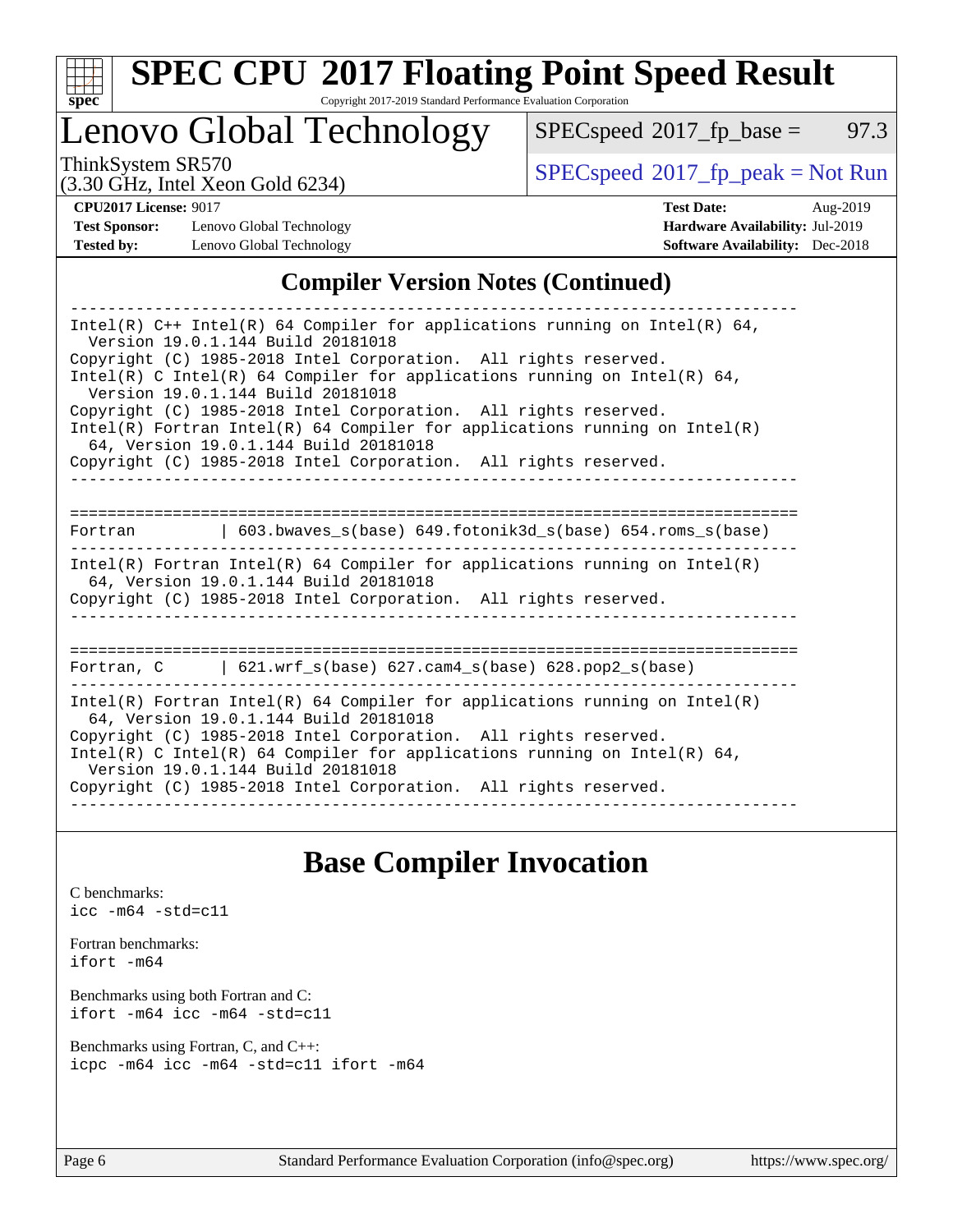

#### **[SPEC CPU](http://www.spec.org/auto/cpu2017/Docs/result-fields.html#SPECCPU2017FloatingPointSpeedResult)[2017 Floating Point Speed Result](http://www.spec.org/auto/cpu2017/Docs/result-fields.html#SPECCPU2017FloatingPointSpeedResult)** Copyright 2017-2019 Standard Performance Evaluation Corporation

# Lenovo Global Technology

 $SPECspeed^{\circ}2017\_fp\_base = 97.3$  $SPECspeed^{\circ}2017\_fp\_base = 97.3$ 

(3.30 GHz, Intel Xeon Gold 6234)

ThinkSystem SR570<br>  $SPEC speed^{\circ}2017$  [p\_peak = Not Run

**[Test Sponsor:](http://www.spec.org/auto/cpu2017/Docs/result-fields.html#TestSponsor)** Lenovo Global Technology **[Hardware Availability:](http://www.spec.org/auto/cpu2017/Docs/result-fields.html#HardwareAvailability)** Jul-2019 **[Tested by:](http://www.spec.org/auto/cpu2017/Docs/result-fields.html#Testedby)** Lenovo Global Technology **[Software Availability:](http://www.spec.org/auto/cpu2017/Docs/result-fields.html#SoftwareAvailability)** Dec-2018

**[CPU2017 License:](http://www.spec.org/auto/cpu2017/Docs/result-fields.html#CPU2017License)** 9017 **[Test Date:](http://www.spec.org/auto/cpu2017/Docs/result-fields.html#TestDate)** Aug-2019

# **[Base Portability Flags](http://www.spec.org/auto/cpu2017/Docs/result-fields.html#BasePortabilityFlags)**

 603.bwaves\_s: [-DSPEC\\_LP64](http://www.spec.org/cpu2017/results/res2019q3/cpu2017-20190819-17163.flags.html#suite_basePORTABILITY603_bwaves_s_DSPEC_LP64) 607.cactuBSSN\_s: [-DSPEC\\_LP64](http://www.spec.org/cpu2017/results/res2019q3/cpu2017-20190819-17163.flags.html#suite_basePORTABILITY607_cactuBSSN_s_DSPEC_LP64) 619.lbm\_s: [-DSPEC\\_LP64](http://www.spec.org/cpu2017/results/res2019q3/cpu2017-20190819-17163.flags.html#suite_basePORTABILITY619_lbm_s_DSPEC_LP64) 621.wrf\_s: [-DSPEC\\_LP64](http://www.spec.org/cpu2017/results/res2019q3/cpu2017-20190819-17163.flags.html#suite_basePORTABILITY621_wrf_s_DSPEC_LP64) [-DSPEC\\_CASE\\_FLAG](http://www.spec.org/cpu2017/results/res2019q3/cpu2017-20190819-17163.flags.html#b621.wrf_s_baseCPORTABILITY_DSPEC_CASE_FLAG) [-convert big\\_endian](http://www.spec.org/cpu2017/results/res2019q3/cpu2017-20190819-17163.flags.html#user_baseFPORTABILITY621_wrf_s_convert_big_endian_c3194028bc08c63ac5d04de18c48ce6d347e4e562e8892b8bdbdc0214820426deb8554edfa529a3fb25a586e65a3d812c835984020483e7e73212c4d31a38223) 627.cam4\_s: [-DSPEC\\_LP64](http://www.spec.org/cpu2017/results/res2019q3/cpu2017-20190819-17163.flags.html#suite_basePORTABILITY627_cam4_s_DSPEC_LP64) [-DSPEC\\_CASE\\_FLAG](http://www.spec.org/cpu2017/results/res2019q3/cpu2017-20190819-17163.flags.html#b627.cam4_s_baseCPORTABILITY_DSPEC_CASE_FLAG) 628.pop2\_s: [-DSPEC\\_LP64](http://www.spec.org/cpu2017/results/res2019q3/cpu2017-20190819-17163.flags.html#suite_basePORTABILITY628_pop2_s_DSPEC_LP64) [-DSPEC\\_CASE\\_FLAG](http://www.spec.org/cpu2017/results/res2019q3/cpu2017-20190819-17163.flags.html#b628.pop2_s_baseCPORTABILITY_DSPEC_CASE_FLAG) [-convert big\\_endian](http://www.spec.org/cpu2017/results/res2019q3/cpu2017-20190819-17163.flags.html#user_baseFPORTABILITY628_pop2_s_convert_big_endian_c3194028bc08c63ac5d04de18c48ce6d347e4e562e8892b8bdbdc0214820426deb8554edfa529a3fb25a586e65a3d812c835984020483e7e73212c4d31a38223) [-assume byterecl](http://www.spec.org/cpu2017/results/res2019q3/cpu2017-20190819-17163.flags.html#user_baseFPORTABILITY628_pop2_s_assume_byterecl_7e47d18b9513cf18525430bbf0f2177aa9bf368bc7a059c09b2c06a34b53bd3447c950d3f8d6c70e3faf3a05c8557d66a5798b567902e8849adc142926523472) 638.imagick\_s: [-DSPEC\\_LP64](http://www.spec.org/cpu2017/results/res2019q3/cpu2017-20190819-17163.flags.html#suite_basePORTABILITY638_imagick_s_DSPEC_LP64) 644.nab\_s: [-DSPEC\\_LP64](http://www.spec.org/cpu2017/results/res2019q3/cpu2017-20190819-17163.flags.html#suite_basePORTABILITY644_nab_s_DSPEC_LP64) 649.fotonik3d\_s: [-DSPEC\\_LP64](http://www.spec.org/cpu2017/results/res2019q3/cpu2017-20190819-17163.flags.html#suite_basePORTABILITY649_fotonik3d_s_DSPEC_LP64) 654.roms\_s: [-DSPEC\\_LP64](http://www.spec.org/cpu2017/results/res2019q3/cpu2017-20190819-17163.flags.html#suite_basePORTABILITY654_roms_s_DSPEC_LP64)

# **[Base Optimization Flags](http://www.spec.org/auto/cpu2017/Docs/result-fields.html#BaseOptimizationFlags)**

[C benchmarks](http://www.spec.org/auto/cpu2017/Docs/result-fields.html#Cbenchmarks):

[-xCORE-AVX512](http://www.spec.org/cpu2017/results/res2019q3/cpu2017-20190819-17163.flags.html#user_CCbase_f-xCORE-AVX512) [-ipo](http://www.spec.org/cpu2017/results/res2019q3/cpu2017-20190819-17163.flags.html#user_CCbase_f-ipo) [-O3](http://www.spec.org/cpu2017/results/res2019q3/cpu2017-20190819-17163.flags.html#user_CCbase_f-O3) [-no-prec-div](http://www.spec.org/cpu2017/results/res2019q3/cpu2017-20190819-17163.flags.html#user_CCbase_f-no-prec-div) [-qopt-prefetch](http://www.spec.org/cpu2017/results/res2019q3/cpu2017-20190819-17163.flags.html#user_CCbase_f-qopt-prefetch) [-ffinite-math-only](http://www.spec.org/cpu2017/results/res2019q3/cpu2017-20190819-17163.flags.html#user_CCbase_f_finite_math_only_cb91587bd2077682c4b38af759c288ed7c732db004271a9512da14a4f8007909a5f1427ecbf1a0fb78ff2a814402c6114ac565ca162485bbcae155b5e4258871) [-qopt-mem-layout-trans=4](http://www.spec.org/cpu2017/results/res2019q3/cpu2017-20190819-17163.flags.html#user_CCbase_f-qopt-mem-layout-trans_fa39e755916c150a61361b7846f310bcdf6f04e385ef281cadf3647acec3f0ae266d1a1d22d972a7087a248fd4e6ca390a3634700869573d231a252c784941a8) [-qopenmp](http://www.spec.org/cpu2017/results/res2019q3/cpu2017-20190819-17163.flags.html#user_CCbase_qopenmp_16be0c44f24f464004c6784a7acb94aca937f053568ce72f94b139a11c7c168634a55f6653758ddd83bcf7b8463e8028bb0b48b77bcddc6b78d5d95bb1df2967) [-DSPEC\\_OPENMP](http://www.spec.org/cpu2017/results/res2019q3/cpu2017-20190819-17163.flags.html#suite_CCbase_DSPEC_OPENMP)

[Fortran benchmarks](http://www.spec.org/auto/cpu2017/Docs/result-fields.html#Fortranbenchmarks):

[-DSPEC\\_OPENMP](http://www.spec.org/cpu2017/results/res2019q3/cpu2017-20190819-17163.flags.html#suite_FCbase_DSPEC_OPENMP) [-xCORE-AVX512](http://www.spec.org/cpu2017/results/res2019q3/cpu2017-20190819-17163.flags.html#user_FCbase_f-xCORE-AVX512) [-ipo](http://www.spec.org/cpu2017/results/res2019q3/cpu2017-20190819-17163.flags.html#user_FCbase_f-ipo) [-O3](http://www.spec.org/cpu2017/results/res2019q3/cpu2017-20190819-17163.flags.html#user_FCbase_f-O3) [-no-prec-div](http://www.spec.org/cpu2017/results/res2019q3/cpu2017-20190819-17163.flags.html#user_FCbase_f-no-prec-div) [-qopt-prefetch](http://www.spec.org/cpu2017/results/res2019q3/cpu2017-20190819-17163.flags.html#user_FCbase_f-qopt-prefetch) [-ffinite-math-only](http://www.spec.org/cpu2017/results/res2019q3/cpu2017-20190819-17163.flags.html#user_FCbase_f_finite_math_only_cb91587bd2077682c4b38af759c288ed7c732db004271a9512da14a4f8007909a5f1427ecbf1a0fb78ff2a814402c6114ac565ca162485bbcae155b5e4258871) [-qopt-mem-layout-trans=4](http://www.spec.org/cpu2017/results/res2019q3/cpu2017-20190819-17163.flags.html#user_FCbase_f-qopt-mem-layout-trans_fa39e755916c150a61361b7846f310bcdf6f04e385ef281cadf3647acec3f0ae266d1a1d22d972a7087a248fd4e6ca390a3634700869573d231a252c784941a8) [-qopenmp](http://www.spec.org/cpu2017/results/res2019q3/cpu2017-20190819-17163.flags.html#user_FCbase_qopenmp_16be0c44f24f464004c6784a7acb94aca937f053568ce72f94b139a11c7c168634a55f6653758ddd83bcf7b8463e8028bb0b48b77bcddc6b78d5d95bb1df2967) [-nostandard-realloc-lhs](http://www.spec.org/cpu2017/results/res2019q3/cpu2017-20190819-17163.flags.html#user_FCbase_f_2003_std_realloc_82b4557e90729c0f113870c07e44d33d6f5a304b4f63d4c15d2d0f1fab99f5daaed73bdb9275d9ae411527f28b936061aa8b9c8f2d63842963b95c9dd6426b8a)

[Benchmarks using both Fortran and C](http://www.spec.org/auto/cpu2017/Docs/result-fields.html#BenchmarksusingbothFortranandC):

[-xCORE-AVX512](http://www.spec.org/cpu2017/results/res2019q3/cpu2017-20190819-17163.flags.html#user_CC_FCbase_f-xCORE-AVX512) [-ipo](http://www.spec.org/cpu2017/results/res2019q3/cpu2017-20190819-17163.flags.html#user_CC_FCbase_f-ipo) [-O3](http://www.spec.org/cpu2017/results/res2019q3/cpu2017-20190819-17163.flags.html#user_CC_FCbase_f-O3) [-no-prec-div](http://www.spec.org/cpu2017/results/res2019q3/cpu2017-20190819-17163.flags.html#user_CC_FCbase_f-no-prec-div) [-qopt-prefetch](http://www.spec.org/cpu2017/results/res2019q3/cpu2017-20190819-17163.flags.html#user_CC_FCbase_f-qopt-prefetch) [-ffinite-math-only](http://www.spec.org/cpu2017/results/res2019q3/cpu2017-20190819-17163.flags.html#user_CC_FCbase_f_finite_math_only_cb91587bd2077682c4b38af759c288ed7c732db004271a9512da14a4f8007909a5f1427ecbf1a0fb78ff2a814402c6114ac565ca162485bbcae155b5e4258871) [-qopt-mem-layout-trans=4](http://www.spec.org/cpu2017/results/res2019q3/cpu2017-20190819-17163.flags.html#user_CC_FCbase_f-qopt-mem-layout-trans_fa39e755916c150a61361b7846f310bcdf6f04e385ef281cadf3647acec3f0ae266d1a1d22d972a7087a248fd4e6ca390a3634700869573d231a252c784941a8) [-qopenmp](http://www.spec.org/cpu2017/results/res2019q3/cpu2017-20190819-17163.flags.html#user_CC_FCbase_qopenmp_16be0c44f24f464004c6784a7acb94aca937f053568ce72f94b139a11c7c168634a55f6653758ddd83bcf7b8463e8028bb0b48b77bcddc6b78d5d95bb1df2967) [-DSPEC\\_OPENMP](http://www.spec.org/cpu2017/results/res2019q3/cpu2017-20190819-17163.flags.html#suite_CC_FCbase_DSPEC_OPENMP) [-nostandard-realloc-lhs](http://www.spec.org/cpu2017/results/res2019q3/cpu2017-20190819-17163.flags.html#user_CC_FCbase_f_2003_std_realloc_82b4557e90729c0f113870c07e44d33d6f5a304b4f63d4c15d2d0f1fab99f5daaed73bdb9275d9ae411527f28b936061aa8b9c8f2d63842963b95c9dd6426b8a)

[Benchmarks using Fortran, C, and C++:](http://www.spec.org/auto/cpu2017/Docs/result-fields.html#BenchmarksusingFortranCandCXX)

[-xCORE-AVX512](http://www.spec.org/cpu2017/results/res2019q3/cpu2017-20190819-17163.flags.html#user_CC_CXX_FCbase_f-xCORE-AVX512) [-ipo](http://www.spec.org/cpu2017/results/res2019q3/cpu2017-20190819-17163.flags.html#user_CC_CXX_FCbase_f-ipo) [-O3](http://www.spec.org/cpu2017/results/res2019q3/cpu2017-20190819-17163.flags.html#user_CC_CXX_FCbase_f-O3) [-no-prec-div](http://www.spec.org/cpu2017/results/res2019q3/cpu2017-20190819-17163.flags.html#user_CC_CXX_FCbase_f-no-prec-div) [-qopt-prefetch](http://www.spec.org/cpu2017/results/res2019q3/cpu2017-20190819-17163.flags.html#user_CC_CXX_FCbase_f-qopt-prefetch) [-ffinite-math-only](http://www.spec.org/cpu2017/results/res2019q3/cpu2017-20190819-17163.flags.html#user_CC_CXX_FCbase_f_finite_math_only_cb91587bd2077682c4b38af759c288ed7c732db004271a9512da14a4f8007909a5f1427ecbf1a0fb78ff2a814402c6114ac565ca162485bbcae155b5e4258871) [-qopt-mem-layout-trans=4](http://www.spec.org/cpu2017/results/res2019q3/cpu2017-20190819-17163.flags.html#user_CC_CXX_FCbase_f-qopt-mem-layout-trans_fa39e755916c150a61361b7846f310bcdf6f04e385ef281cadf3647acec3f0ae266d1a1d22d972a7087a248fd4e6ca390a3634700869573d231a252c784941a8) [-qopenmp](http://www.spec.org/cpu2017/results/res2019q3/cpu2017-20190819-17163.flags.html#user_CC_CXX_FCbase_qopenmp_16be0c44f24f464004c6784a7acb94aca937f053568ce72f94b139a11c7c168634a55f6653758ddd83bcf7b8463e8028bb0b48b77bcddc6b78d5d95bb1df2967) [-DSPEC\\_OPENMP](http://www.spec.org/cpu2017/results/res2019q3/cpu2017-20190819-17163.flags.html#suite_CC_CXX_FCbase_DSPEC_OPENMP) [-nostandard-realloc-lhs](http://www.spec.org/cpu2017/results/res2019q3/cpu2017-20190819-17163.flags.html#user_CC_CXX_FCbase_f_2003_std_realloc_82b4557e90729c0f113870c07e44d33d6f5a304b4f63d4c15d2d0f1fab99f5daaed73bdb9275d9ae411527f28b936061aa8b9c8f2d63842963b95c9dd6426b8a)

[The flags files that were used to format this result can be browsed at](tmsearch)

<http://www.spec.org/cpu2017/flags/Intel-ic18.0-official-linux64.2019-04-02.html> <http://www.spec.org/cpu2017/flags/Lenovo-Platform-SPECcpu2017-Flags-V1.2-CLX-D.html>

[You can also download the XML flags sources by saving the following links:](tmsearch) <http://www.spec.org/cpu2017/flags/Intel-ic18.0-official-linux64.2019-04-02.xml> <http://www.spec.org/cpu2017/flags/Lenovo-Platform-SPECcpu2017-Flags-V1.2-CLX-D.xml>